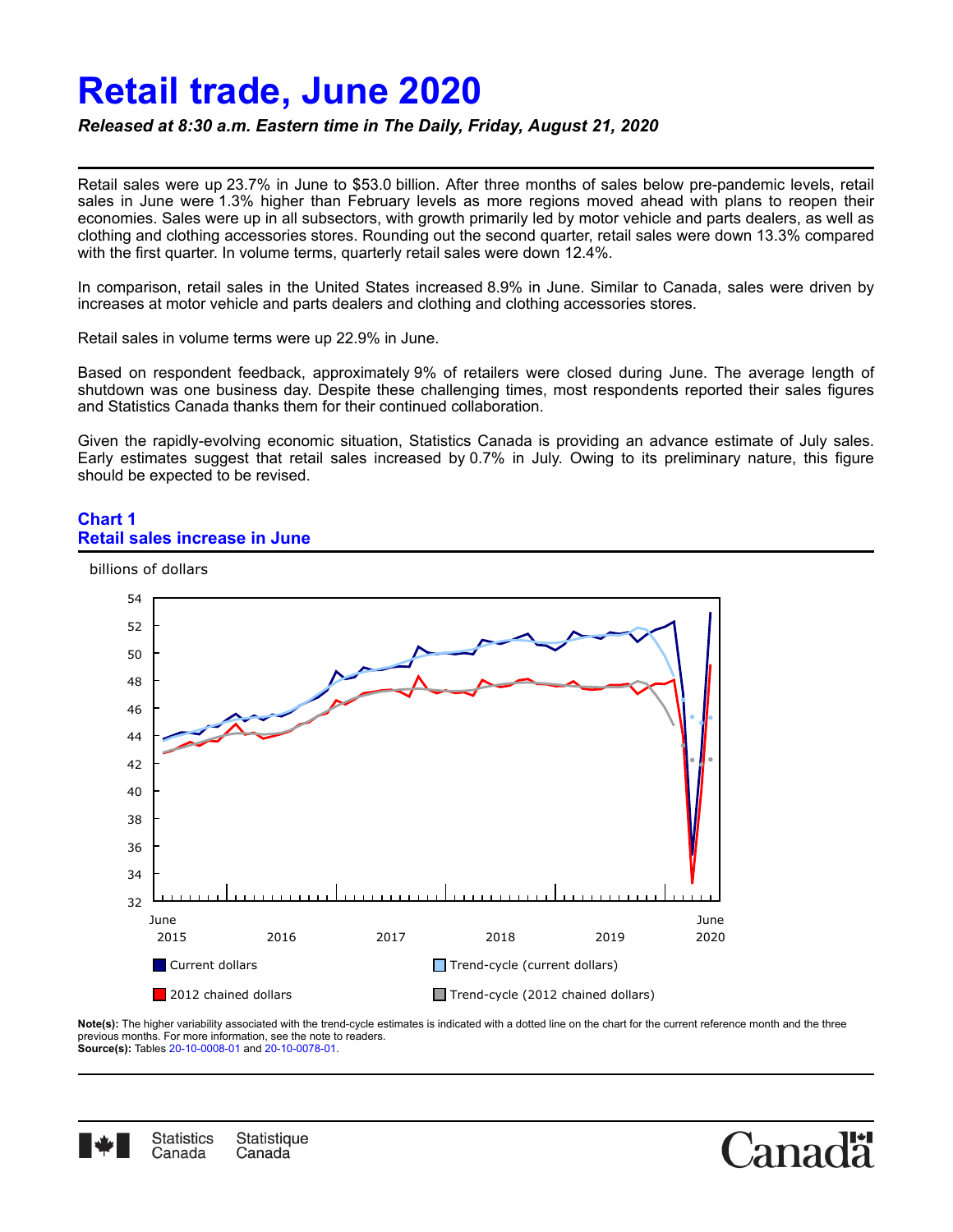# **Chart 2 Proportion of Canadian retailers with shutdowns decreases in June**



# **Widespread growth as more regions reopen**

Retail sales were up across all subsectors in June. The motor vehicle and parts dealers subsector (+53.4%) contributed the most to the sales increase, largely the result of pent-up demand following dealership closures during the spring months.

Supporting growth in this subsector were new car dealers. According to the [New Motor Vehicle Sales Survey,](https://www150.statcan.gc.ca/n1/daily-quotidien/200817/dq200817c-eng.htm) the value of new motor vehicle sales in June was down 19.1% year over year. However, in unadjusted terms, the value of new motor vehicle sales increased 17.8% compared with their pre-pandemic levels in February 2020. Within this segment, sales of passenger cars (+32.4%) increased more than trucks (+15.1%).

Sales at gasoline stations were up 26.3%, while sales in volume terms at gasoline stations rose 19.9%. Higher gasoline prices contributed to the gain in June, reflecting growing demand due to the gradual reopening of businesses and increased local travel. Crude oil prices were also up in June, as more economies around the world began or continued to reopen.

In other subsectors, sales were up at health and personal care stores (+11.7%), general merchandise stores (+8.6%), electronics and appliance stores (+4.4%), as well as food and beverage stores (+1.5%).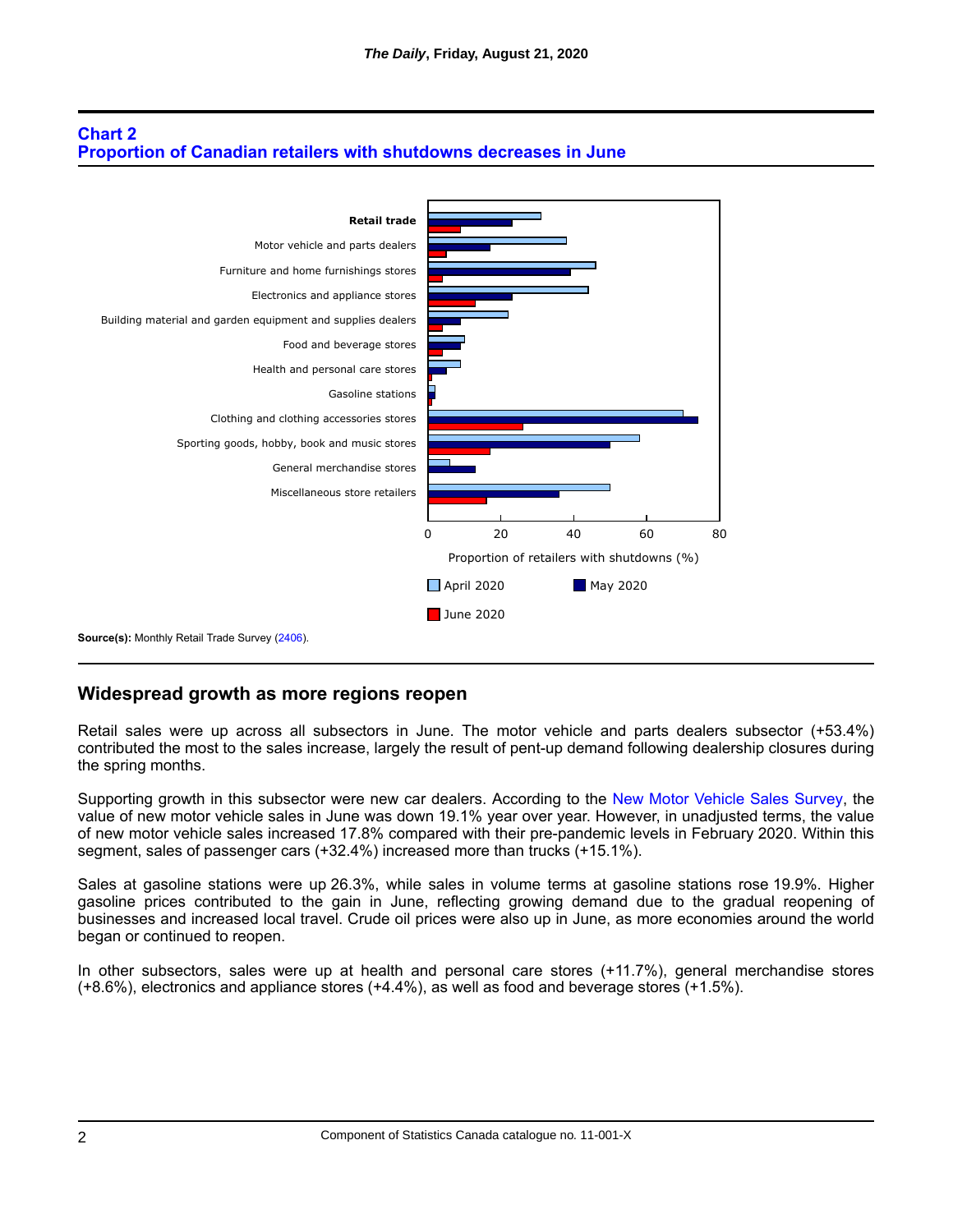## **Sales surge at non-essential retailers**

On the heels of double-digit growth in May, clothing and clothing accessories stores posted a 142.3% gain in June, as many regional economies implemented the later stages of their reopening plans, allowing more brick-and-mortar stores to open, including those in malls. While sales in this subsector increased in June, they remained below their February levels.

Sales rebounded at several other retailers that had been deemed non-essential at the start of the pandemic. Furniture and home furnishing stores (+70.9%), building material and garden equipment and supplies dealers (+13.0%), as well as sporting goods, hobby, book and music stores (+64.9%) all posted sales that exceeded their February levels.

#### **Chart 3 Sales up in all subsectors**



# **Sales up in every province**

Sales were up in every province in June, largely as a result of gains in the motor vehicle and parts dealers and general merchandise stores subsectors. Eight provinces rebounded to their pre-pandemic February levels.

In Ontario, sales increased 33.8%—the province's largest gain on record. In the census metropolitan area (CMA) of Toronto, sales rose 34.8%.

Sales were up 23.5% in Quebec, with the CMA of Montréal (+35.8%) posting the largest increase.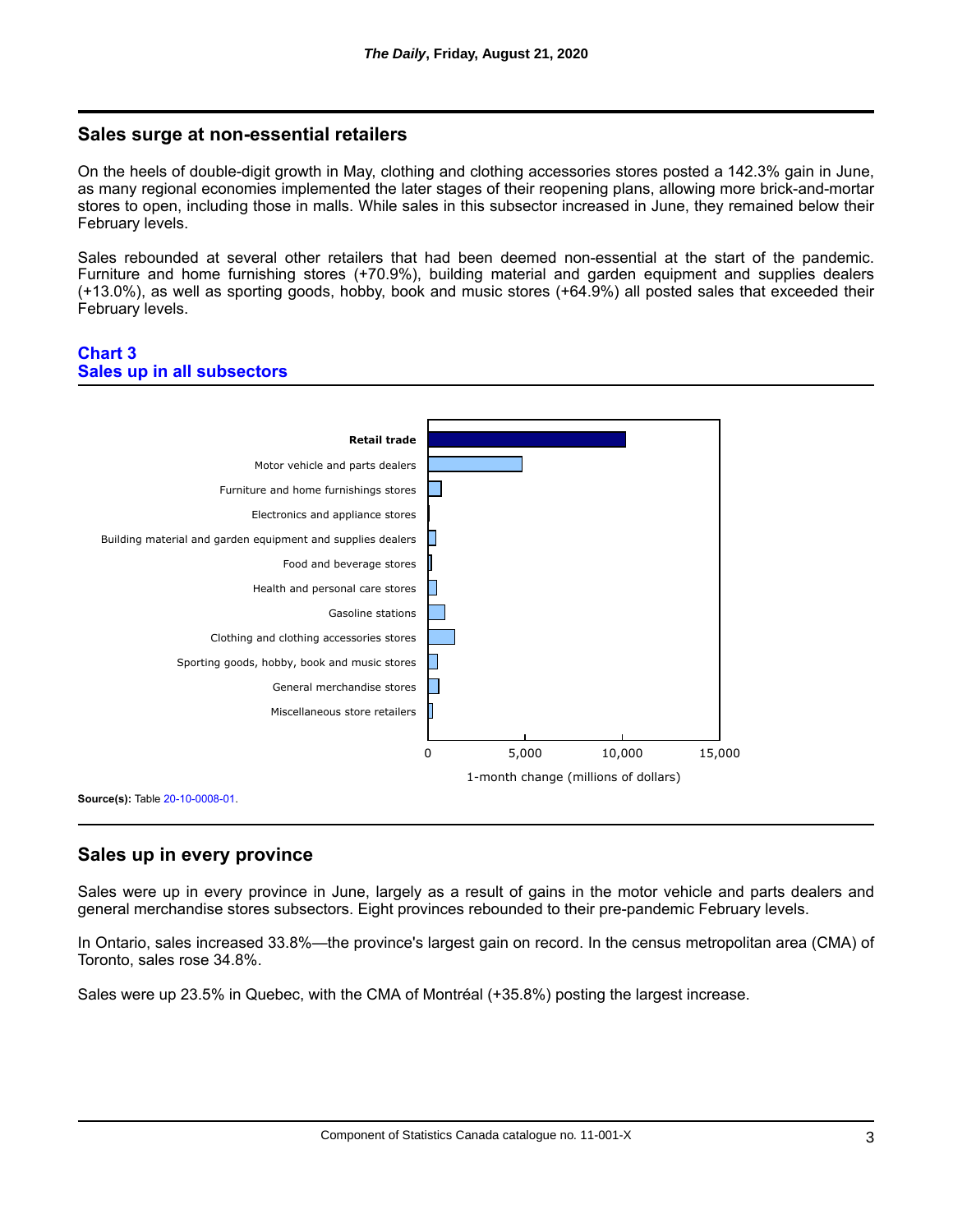# **Chart 4 Sales up in every province**



# **E-commerce sales in Canada**

On an unadjusted basis, retail e-commerce sales were \$3.2 billion in June, accounting for 5.5% of total retail trade. E-commerce sales in June made up a smaller share of retail sales than in April and May, as more non-essential retailers opened their brick-and-mortar stores.

However, the proportion of e-commerce out of total retail sales still remained above the pre-pandemic share observed in February. On a year-over-year basis, retail e-commerce increased 70.6%, while total unadjusted retail sales increased 3.0%.

[Detailed information about the impact of COVID-19 on retail ecommerce is available in the article](https://www150.statcan.gc.ca/en/catalogue/45280001202000100064) Retail e-commerce and COVID-19: How online shopping opened doors while many were closing.

When adjusted for basic seasonal effects, retail e-commerce decreased 13.0% in June.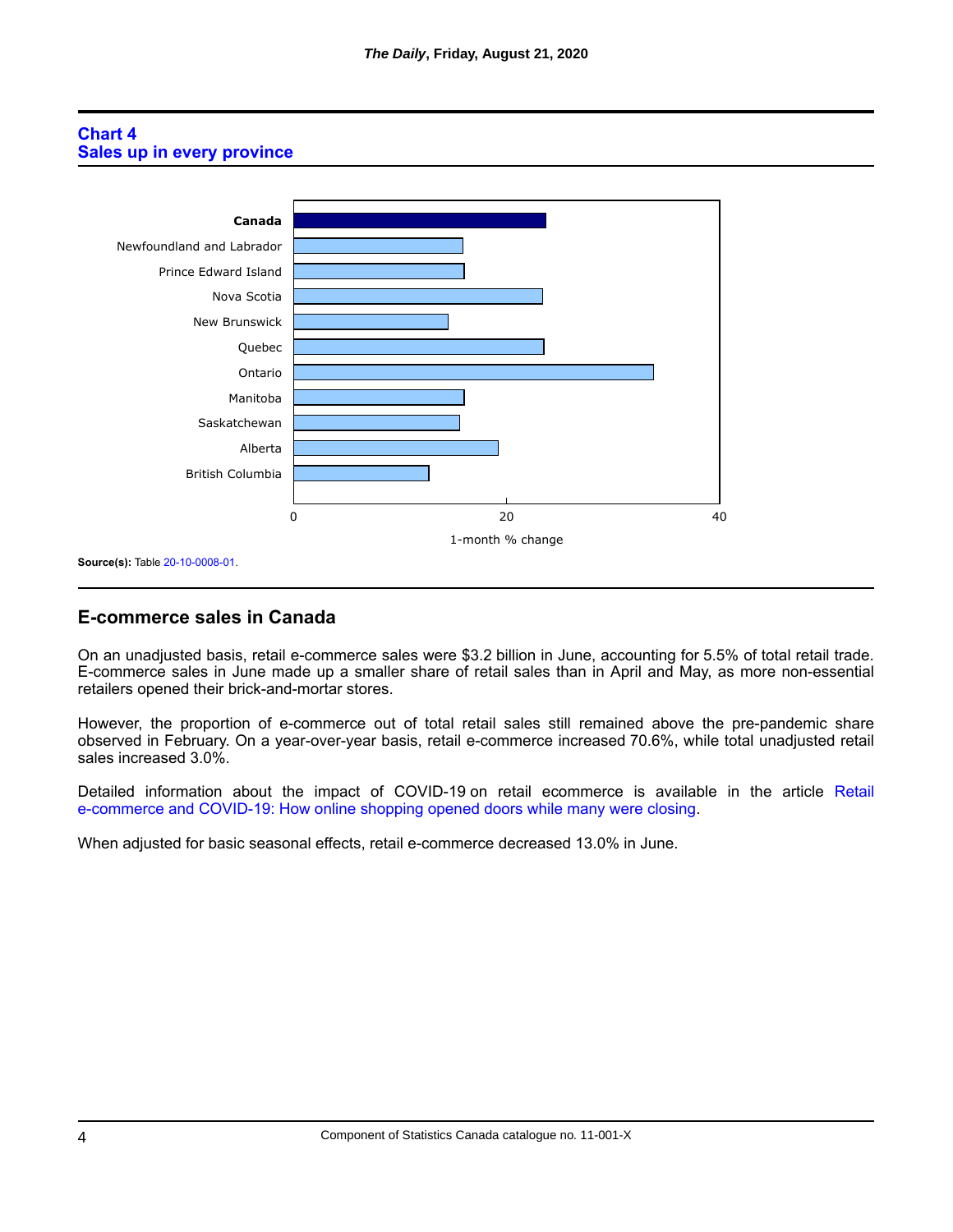# **Chart 5 Retail E-commerce decreases in June**



#### thousands of dollars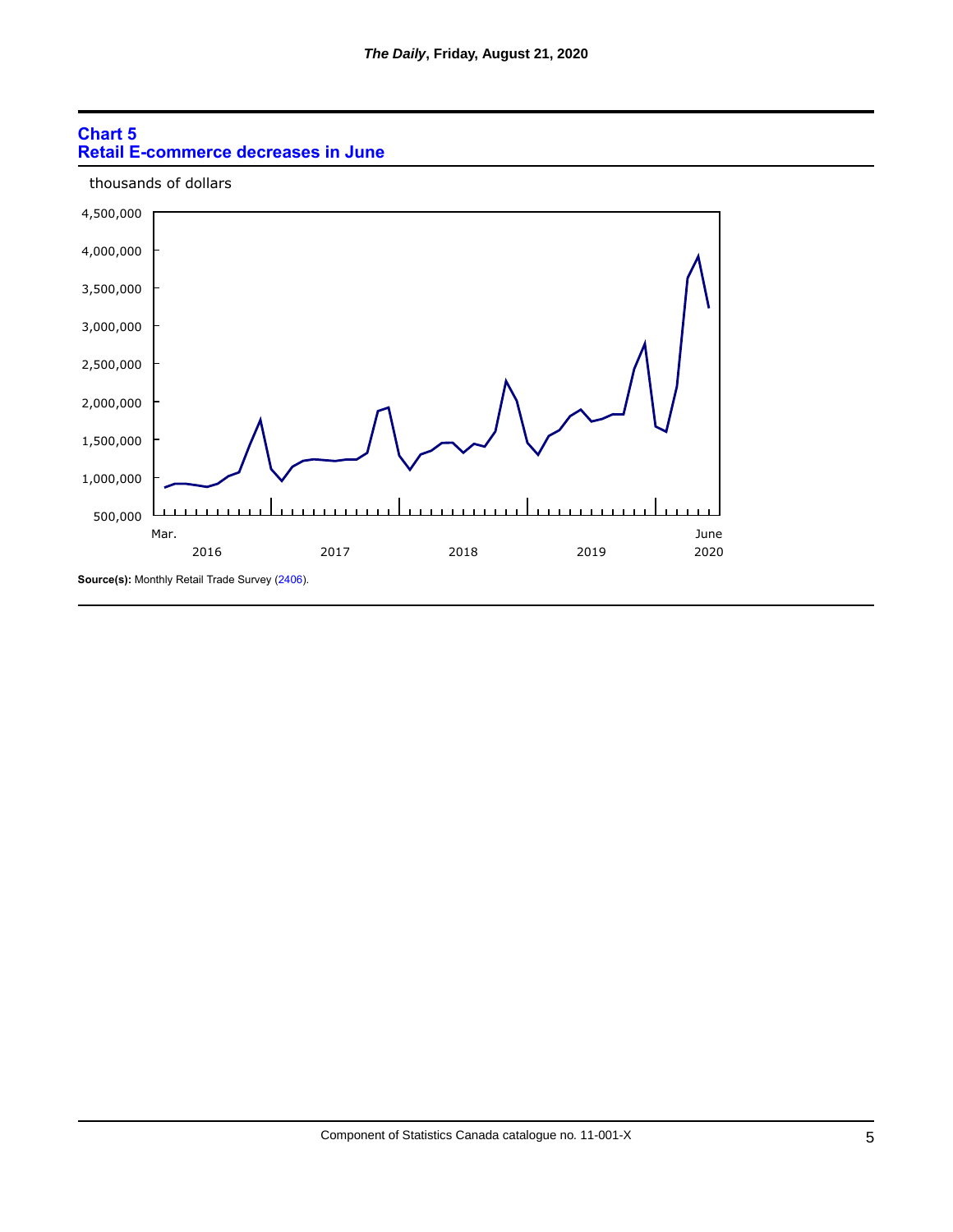#### *Note to readers*

*All data in this release are seasonally adjusted and expressed in current dollars, unless otherwise noted.*

*Seasonally adjusted data are data that have been modified to eliminate the effect of seasonal and calendar influences to allow for more [meaningful comparisons of economic conditions from period to period. For more information on seasonal adjustment, see](https://www.statcan.gc.ca/eng/dai/btd/sad-faq) Seasonally adjusted data – Frequently asked questions.*

*Trend-cycle estimates are included in selected charts as a complement to the seasonally adjusted series. These data represent a smoothed version of the seasonally adjusted time series and provide information on longer-term movements including changes in direction underlying the series. For information on trend-cycle data, see [Trend-cycle estimates – Frequently asked questions](https://www.statcan.gc.ca/eng/dai/btd/tce-faq).*

*Both seasonally adjusted data and trend-cycle estimates are subject to revision as additional observations become available. These revisions could be large and could even lead to a reversal of movement, especially for reference months near the end of the series or during periods of economic disruptions.*

*For information regarding cannabis statistics, consult the [Cannabis Stats Hub.](https://www150.statcan.gc.ca/n1/pub/13-610-x/cannabis-eng.htm?t=2)*

*Seasonally adjusted estimates for cannabis store retailers are presented in unadjusted form as there is no seasonal pattern established by official statistics yet. Establishing such a pattern requires several months of observed data. In the interim, the seasonally adjusted estimates for cannabis store retailers will be identical to the unadjusted figures.*

*Statistics Canada's retail e-commerce figures include the electronic sales of two distinct types of retailers. The first type do not have a storefront. These businesses are commonly referred to as pure-play Internet retailers and are classified to North American Industry Classification System (NAICS) 45411—Electronic Shopping and Mail Order Houses. The second type have a storefront and are commonly referred to as brick-and-mortar retailers. If the online operations of a brick-and-mortar retailer are separately managed, they too are classified to NAICS 45411.*

*Some common electronic commerce transactions, such as travel and accommodation bookings, ticket purchases, and financial transactions, are not included in Canadian retail sales figures.*

*For more information on retail e-commerce in Canada, see ["Retail E-Commerce in Canada.](https://www150.statcan.gc.ca/en/catalogue/11-621-M2016101)"*

*Total retail sales expressed in volume terms are calculated by deflating current dollar values using consumer price indexes. The retail sales series in chained (2012) dollars is a chained Fisher volume index with 2012 as the reference year.*

*Canadian seasonally adjusted retail trade statistics measure monthly sales in industries 441 through 453 of NAICS. US total retail sales have been adjusted to match this industrial composition.*

#### *Real-time tables*

*Real-time tables 20-10-0054-01 and 20-10-0079-01 will be updated soon.*

#### *Next release*

*Data on retail trade for July will be released on September 18.*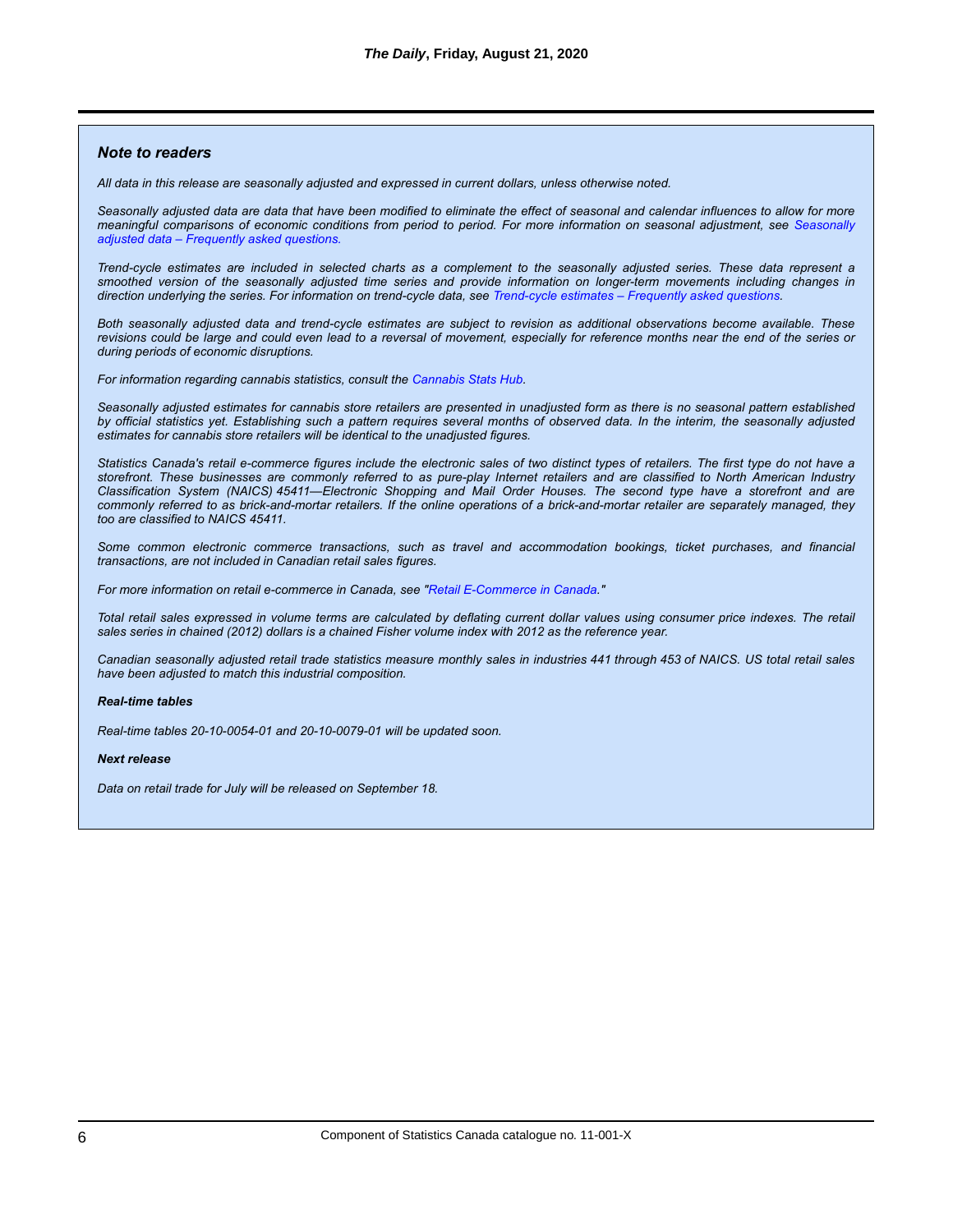|                              | June                | May               | June              | May to June 2020 | June 2019 to |
|------------------------------|---------------------|-------------------|-------------------|------------------|--------------|
|                              | 2019                | 2020 <sup>r</sup> | 2020 <sup>p</sup> |                  | June 2020    |
|                              | millions of dollars |                   | % change          |                  |              |
| Canada                       | 51,029              | 42,807            | 52,962            | 23.7             | 3.8          |
| Newfoundland and Labrador    | 750                 | 716               | 830               | 15.9             | 10.6         |
| <b>Prince Edward Island</b>  | 208                 | 192               | 222               | 16.0             | 6.9          |
| Nova Scotia                  | 1,363               | 1,149             | 1,419             | 23.4             | 4.1          |
| New Brunswick                | 1,109               | 1,036             | 1,185             | 14.5             | 6.9          |
| Quebec                       | 10,952              | 9,301             | 11,490            | 23.5             | 4.9          |
| Montréal                     | 5,331               | 4,075             | 5,535             | 35.8             | 3.8          |
| Ontario                      | 19,283              | 14,676            | 19,631            | 33.8             | 1.8          |
| Toronto                      | 8,004               | 5,488             | 7,395             | 34.8             | $-7.6$       |
| Manitoba                     | 1,757               | 1,638             | 1,900             | 16.0             | 8.2          |
| Saskatchewan                 | 1,599               | 1,493             | 1,726             | 15.6             | 7.9          |
| Alberta                      | 6,731               | 5,870             | 6,997             | 19.2             | 4.0          |
| <b>British Columbia</b>      | 7,100               | 6,543             | 7,371             | 12.7             | 3.8          |
| Vancouver                    | 3,247               | 2,884             | 3,392             | 17.6             | 4.5          |
| Yukon                        | 73                  | 69                | 71                | 1.9              | $-2.8$       |
| <b>Northwest Territories</b> | 64                  | 73                | 72                | $-0.7$           | 12.6         |
| Nunavut                      | 39                  | 51                | 47                | $-8.0$           | 19.6         |

#### **Table 1 Retail sales by province, territory and census metropolitan area – Seasonally adjusted**

r revised

p preliminary

**Note(s):** Figures may not add up to totals as a result of rounding.

**Source(s):** Table **[20-10-0008-01](https://www150.statcan.gc.ca/t1/tbl1/en/tv.action?pid=2010000801)**.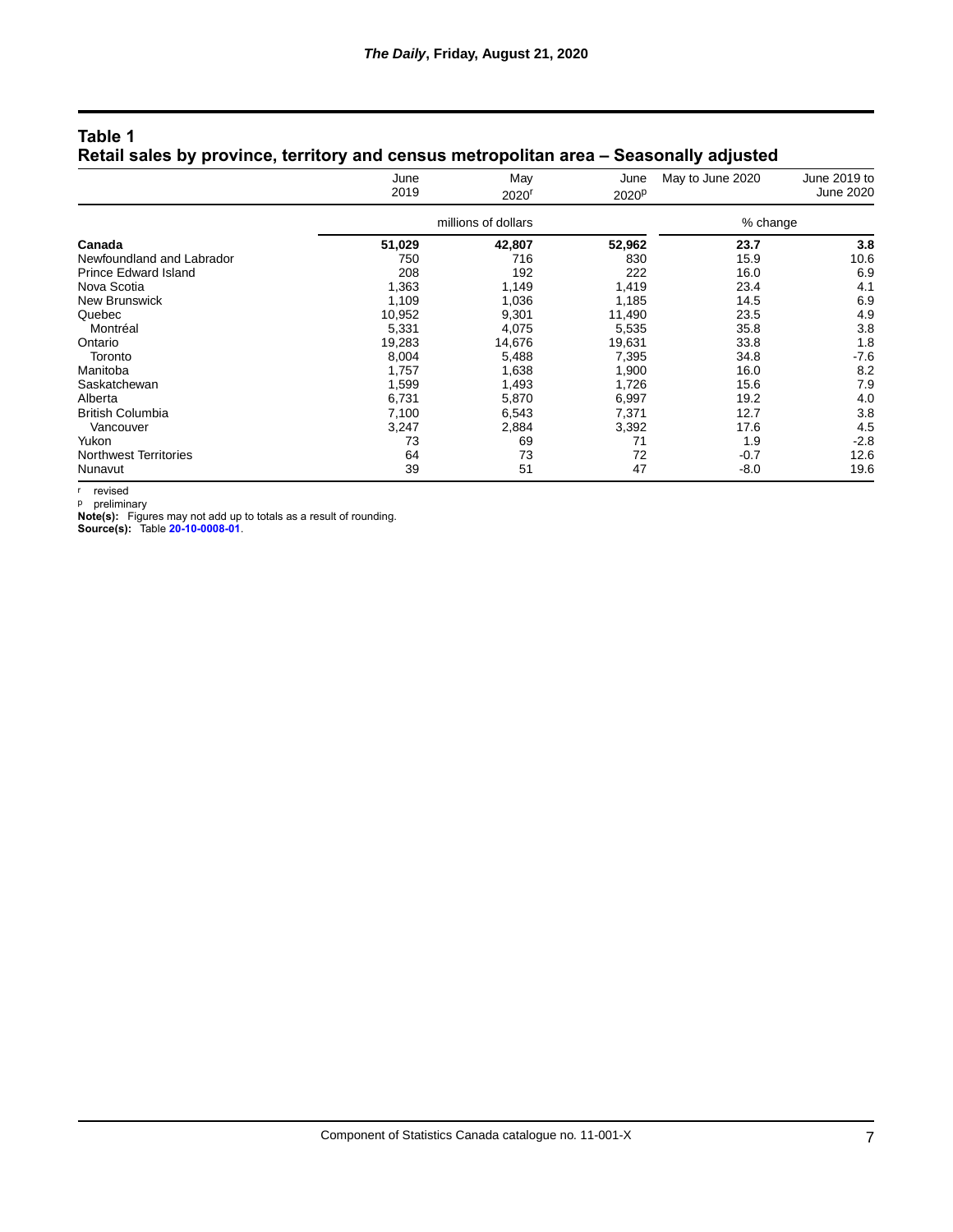# **Table 2 Retail sales by industry – Seasonally adjusted**

|                                                                                            | June<br>2019 | May<br>2020 <sup>r</sup> | June<br>2020 <sup>p</sup> | May to June<br>2020 | June 2019 to<br>June 2020 |
|--------------------------------------------------------------------------------------------|--------------|--------------------------|---------------------------|---------------------|---------------------------|
|                                                                                            |              | millions of dollars      |                           |                     | % change                  |
| Total retail trade (current dollars)                                                       | 51,029       | 42,807                   | 52,962                    | 23.7                | 3.8                       |
| Total retail trade (2012 chained dollars)                                                  | 47,383       | 40,028                   | 49,181                    | 22.9                | 3.8                       |
| Total (current dollars) excluding motor vehicle and parts<br>dealers                       | 37,586       | 33,747                   | 39,061                    | 15.7                | 3.9                       |
| Total (current dollars) excluding motor vehicle and parts<br>dealers and gasoline stations | 32,330       | 30,401                   | 34,834                    | 14.6                | 7.7                       |
| Motor vehicle and parts dealers                                                            | 13,443       | 9,061                    | 13,901                    | 53.4                | 3.4                       |
| New car dealers                                                                            | 10,658       | 6,616                    | 10,836                    | 63.8                | 1.7                       |
| Used car dealers                                                                           | 1,027        | 774                      | 989                       | 27.7                | $-3.7$                    |
| Other motor vehicle dealers                                                                | 880          | 818                      | 1,177                     | 43.9                | 33.8                      |
| Automotive parts, accessories and tire stores                                              | 878          | 853                      | 900                       | 5.5                 | 2.4                       |
| Furniture and home furnishings stores                                                      | 1,592        | 953                      | 1,628                     | 70.9                | 2.3                       |
| Furniture stores                                                                           | 999          | 623                      | 1,092                     | 75.3                | 9.2                       |
| Home furnishings stores                                                                    | 592          | 330                      | 537                       | 62.5                | $-9.4$                    |
| Electronics and appliance stores                                                           | 1,171        | 1,149                    | 1,200                     | 4.4                 | 2.4                       |
| Building material and garden equipment and supplies dealers                                | 3,333        | 3,102                    | 3,506                     | 13.0                | 5.2                       |
| Food and beverage stores                                                                   | 10,722       | 11,813                   | 11,989                    | 1.5                 | 11.8                      |
| Supermarkets and other grocery (except convenience) stores                                 | 7,372        | 8,224                    | 8,306                     | 1.0                 | 12.7                      |
| Convenience stores                                                                         | 656          | 787                      | 722                       | $-8.3$              | 10.0                      |
| Specialty food stores                                                                      | 673          | 739                      | 727                       | $-1.6$              | 8.1                       |
| Beer, wine and liquor stores                                                               | 2,021        | 2,062                    | 2,234                     | 8.3                 | 10.5                      |
| Health and personal care stores                                                            | 3,973        | 3,759                    | 4,200                     | 11.7                | 5.7                       |
| Gasoline stations                                                                          | 5,256        | 3,346                    | 4,226                     | 26.3                | $-19.6$                   |
| Clothing and clothing accessories stores                                                   | 2,991        | 967                      | 2,343                     | 142.3               | $-21.7$                   |
| Clothing stores                                                                            | 2,332        | 736                      | 1,807                     | 145.4               | $-22.5$                   |
| Shoe stores                                                                                | 353          | 135                      | 343                       | 154.3               | $-2.6$                    |
| Jewellery, luggage and leather goods stores                                                | 307          | 95                       | 192                       | 101.5               | $-37.4$                   |
| Sporting goods, hobby, book and music stores                                               | 1,031        | 766                      | 1,263                     | 64.9                | 22.5                      |
| General merchandise stores                                                                 | 6,093        | 6,579                    | 7,144                     | 8.6                 | 17.2                      |
| Miscellaneous store retailers                                                              | 1,423        | 1,313                    | 1,562                     | 19.0                | 9.8                       |
| Cannabis stores <sup>1</sup>                                                               | 92           | 186                      | 201                       | 7.9                 | 119.3                     |
|                                                                                            |              |                          |                           |                     |                           |

r revised

p preliminary

1. Data for this Canadian industry are presented in unadjusted form as there is no seasonal pattern established by official statistics yet.

**Note(s):** Figures may not add up to totals as a result of rounding.

**Source(s):** Tables **[20-10-0008-01](https://www150.statcan.gc.ca/t1/tbl1/en/tv.action?pid=2010000801)** and **[20-10-0078-01](https://www150.statcan.gc.ca/t1/tbl1/en/tv.action?pid=2010007801)**.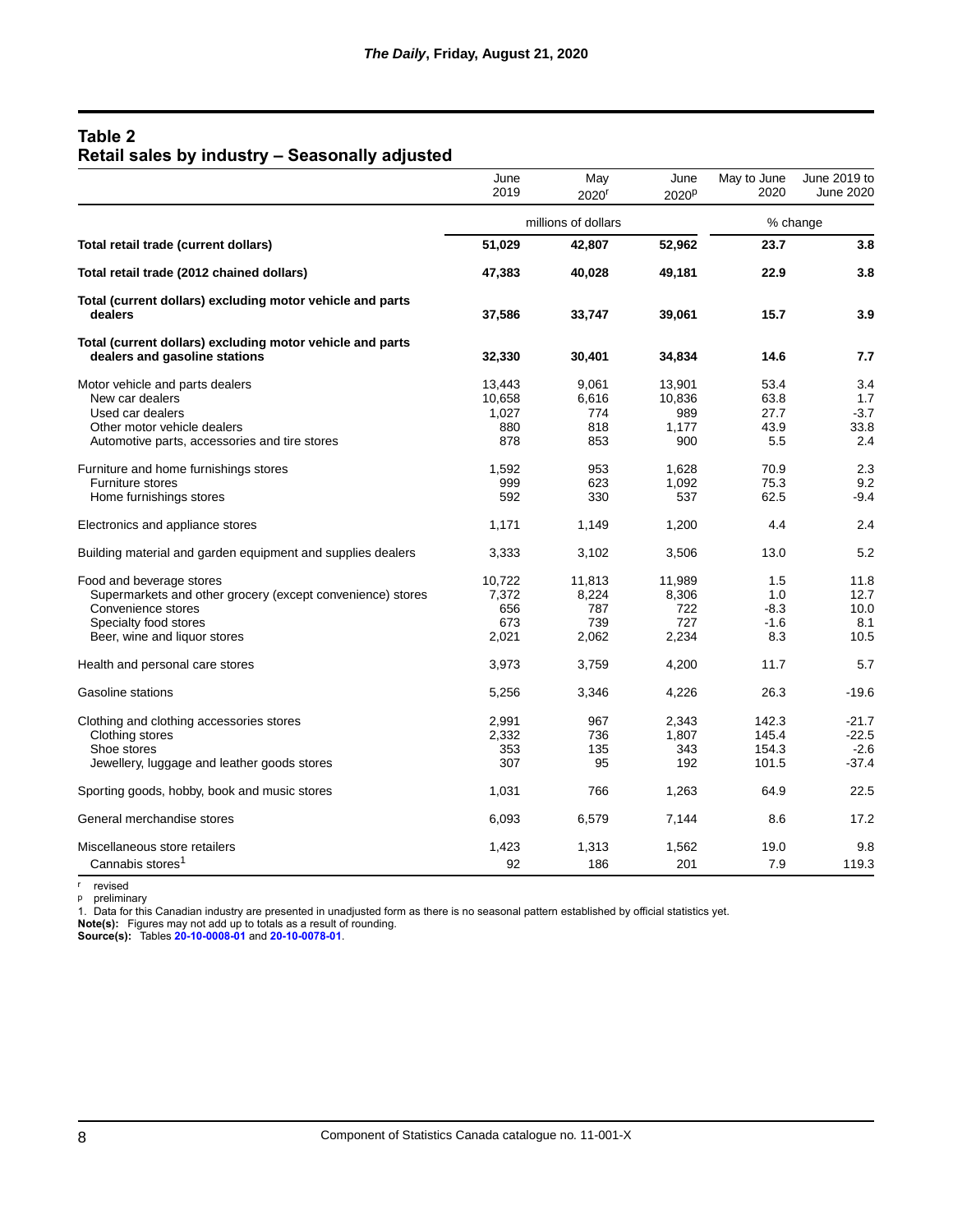| Table 3                                                                |  |  |
|------------------------------------------------------------------------|--|--|
| Retail sales by industry at 2012 constant prices – Seasonally adjusted |  |  |

|                                                                                                                                                        | June 2019                            | May 2020 <sup>r</sup>               | June 2020 <sup>p</sup>               | May to June<br>2020                 | June 2019 to<br><b>June 2020</b>       |
|--------------------------------------------------------------------------------------------------------------------------------------------------------|--------------------------------------|-------------------------------------|--------------------------------------|-------------------------------------|----------------------------------------|
|                                                                                                                                                        |                                      | millions of dollars                 |                                      | % change                            |                                        |
| Total retail trade at 2012 constant prices <sup>1</sup>                                                                                                | 47,443                               | 40,086                              | 49,184                               | 22.7                                | 3.7                                    |
| Total excluding motor vehicle and parts dealers                                                                                                        | 35,851                               | 32,378                              | 37,446                               | 15.7                                | 4.4                                    |
| Total excluding motor vehicle and parts dealers<br>and gasoline stations                                                                               | 30,516                               | 28,378                              | 32,648                               | 15.0                                | 7.0                                    |
| Motor vehicle and parts dealers<br>New car dealers<br>Used car dealers<br>Other motor vehicle dealers<br>Automotive parts, accessories and tire stores | 11,592<br>9,173<br>879<br>718<br>821 | 7,708<br>5,582<br>648<br>690<br>788 | 11,738<br>9,095<br>823<br>990<br>830 | 52.3<br>62.9<br>27.0<br>43.5<br>5.3 | 1.3<br>$-0.9$<br>$-6.4$<br>37.9<br>1.1 |
| Furniture and home furnishings stores<br>Furniture stores<br>Home furnishings stores                                                                   | 1,532<br>972<br>561                  | 942<br>635<br>308                   | 1,600<br>1,096<br>504                | 69.9<br>72.6<br>63.6                | 4.4<br>12.8<br>$-10.2$                 |
| Electronics and appliance stores                                                                                                                       | 1,390                                | 1,423                               | 1,484                                | 4.3                                 | 6.8                                    |
| Building material and garden equipment and supplies<br>dealers                                                                                         | 2,984                                | 2,728                               | 3,093                                | 13.4                                | 3.7                                    |
| Food and beverage stores<br>Supermarkets and other grocery (except                                                                                     | 9,473                                | 10,180                              | 10,358                               | 1.7                                 | 9.3                                    |
| convenience) stores<br>Convenience stores<br>Specialty food stores<br>Beer, wine and liquor stores                                                     | 6,539<br>525<br>581<br>1,828         | 7,109<br>607<br>604<br>1,860        | 7,181<br>564<br>602<br>2,011         | 1.0<br>$-7.1$<br>$-0.3$<br>8.1      | 9.8<br>7.4<br>3.6<br>10.0              |
| Health and personal care stores                                                                                                                        | 4,138                                | 3,909                               | 4,380                                | 12.0                                | 5.8                                    |
| Gasoline stations                                                                                                                                      | 5,335                                | 4,000                               | 4,798                                | 20.0                                | $-10.1$                                |
| Clothing and clothing accessories stores<br>Clothing stores<br>Shoe stores<br>Jewellery, luggage and leather goods stores                              | 2,905<br>2,283<br>345<br>277         | 985<br>755<br>144<br>86             | 2,335<br>1,805<br>357<br>174         | 137.1<br>139.1<br>147.9<br>102.3    | $-19.6$<br>$-20.9$<br>3.5<br>$-37.2$   |
| Sporting goods, hobby, book and music stores                                                                                                           | 1,010                                | 770                                 | 1,256                                | 63.1                                | 24.4                                   |
| General merchandise stores                                                                                                                             | 5,772                                | 6,247                               | 6,709                                | 7.4                                 | 16.2                                   |
| Miscellaneous store retailers<br>Cannabis stores <sup>2</sup>                                                                                          | 1,314<br>86                          | 1,191<br>186                        | 1,433<br>201                         | 20.3<br>8.1                         | 9.1<br>133.7                           |

r revised

p preliminary

1. Calculated using the Laspeyres method.

2. Data for this Canadian industry are presented in unadjusted form as there is no seasonal pattern established by official statistics yet.

**Note(s):** Figures may not add up to totals as a result of rounding.

**Source(s):** Table **[20-10-0078-01](https://www150.statcan.gc.ca/t1/tbl1/en/tv.action?pid=2010007801)**.